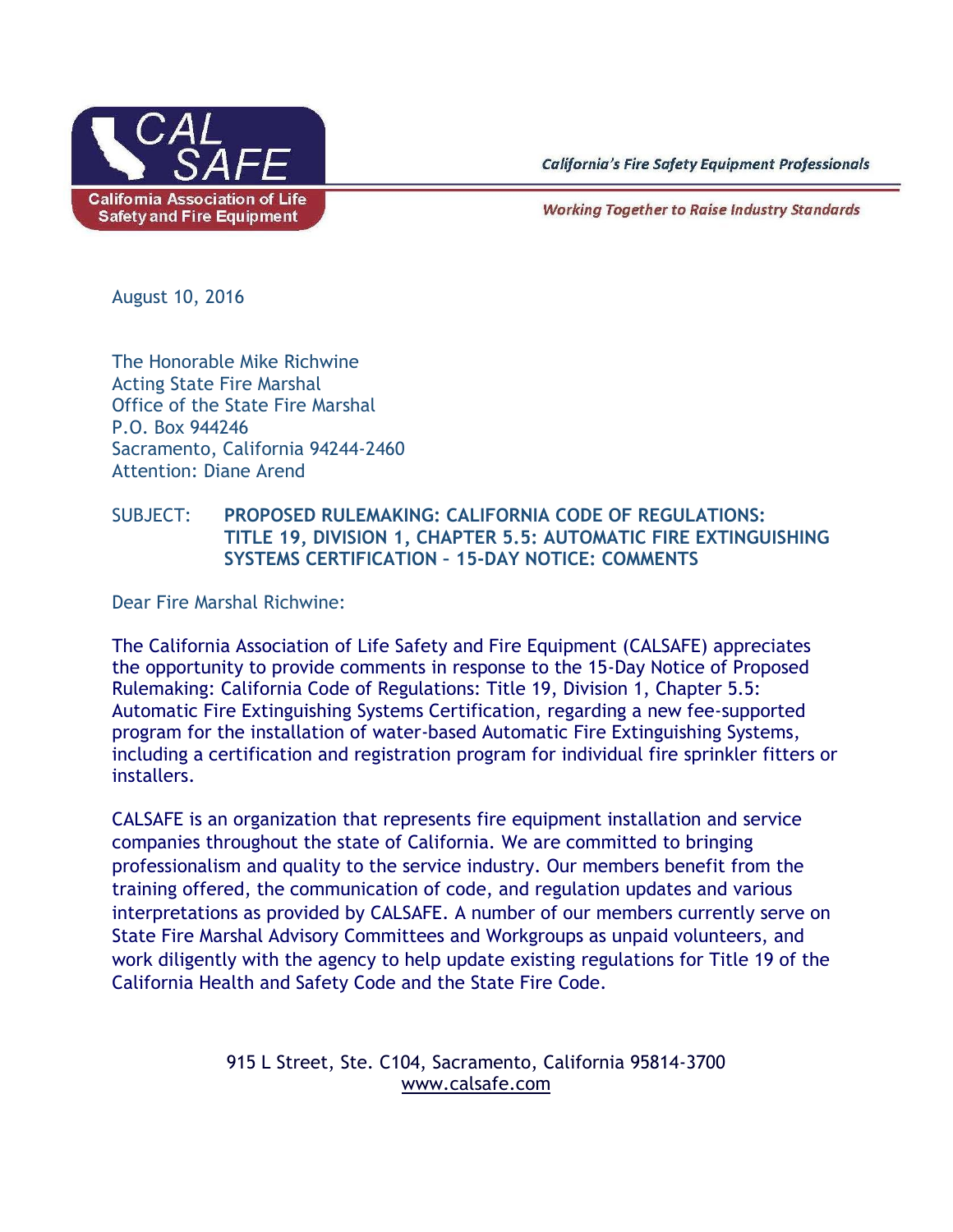#### **General Comments**

CALSAFE has always been in support of a Certification Program relating to testing and maintenance of Automatic Fire Extinguishing Systems. While CALSAFE did not agree there was a need for certification of installers, CALSAFE worked within the process in an attempt to keep the work of the Committee and Workgroup focused on the task of creating a reasonable and functional Certification program for installation of Water-Based Fire Protection System. This proposed regulation moved away from creating a reasonable and functional installation certification process to instead codifying apprenticeship/journeyman programs. CALSAFE appreciates the attempt with the JTER program to be an alternative path to certification, in application; however, it ultimately will, after the first 180 days, require most workers to follow a path through a state or federally approved apprenticeship program to gain certification, which was never the stated intention of the advisory group, as directed by the OSFM.

Specific CALSAFE Comments begin below.

Article 1. Administration

#### **920. Authority.**

**Chapter 5.5, Division 1, Title 19 of the California Code of Regulations is adopted by the State Fire Marshal under the authority of Division 12, Part 2, Chapter 1, Section 13110, of the Health and Safety Code of the State of California. NOTE: Authority cited: Section 13110, Health and Safety Code. Reference: Section 13110, Health and Safety Code.**

CALSFE COMMENT: There are a number of inclusions of types of work that may be performed under this proposed regulation not included in Health and Safety Code 13100. The rulemaking also adds in other codes not contemplated by the enacting statute of Health and Safety Code 13100.

#### **922. Purpose.**

**The purpose of these regulations and standards is to improve the performance and reliability of water-based fire protection systems by providing a means to certify and register any person who installs, alters, repairs, or adds appurtenances to such systems. NOTE: Authority cited: Section 13110, Health and Safety Code. Reference: Section 13110, Health and Safety Code.**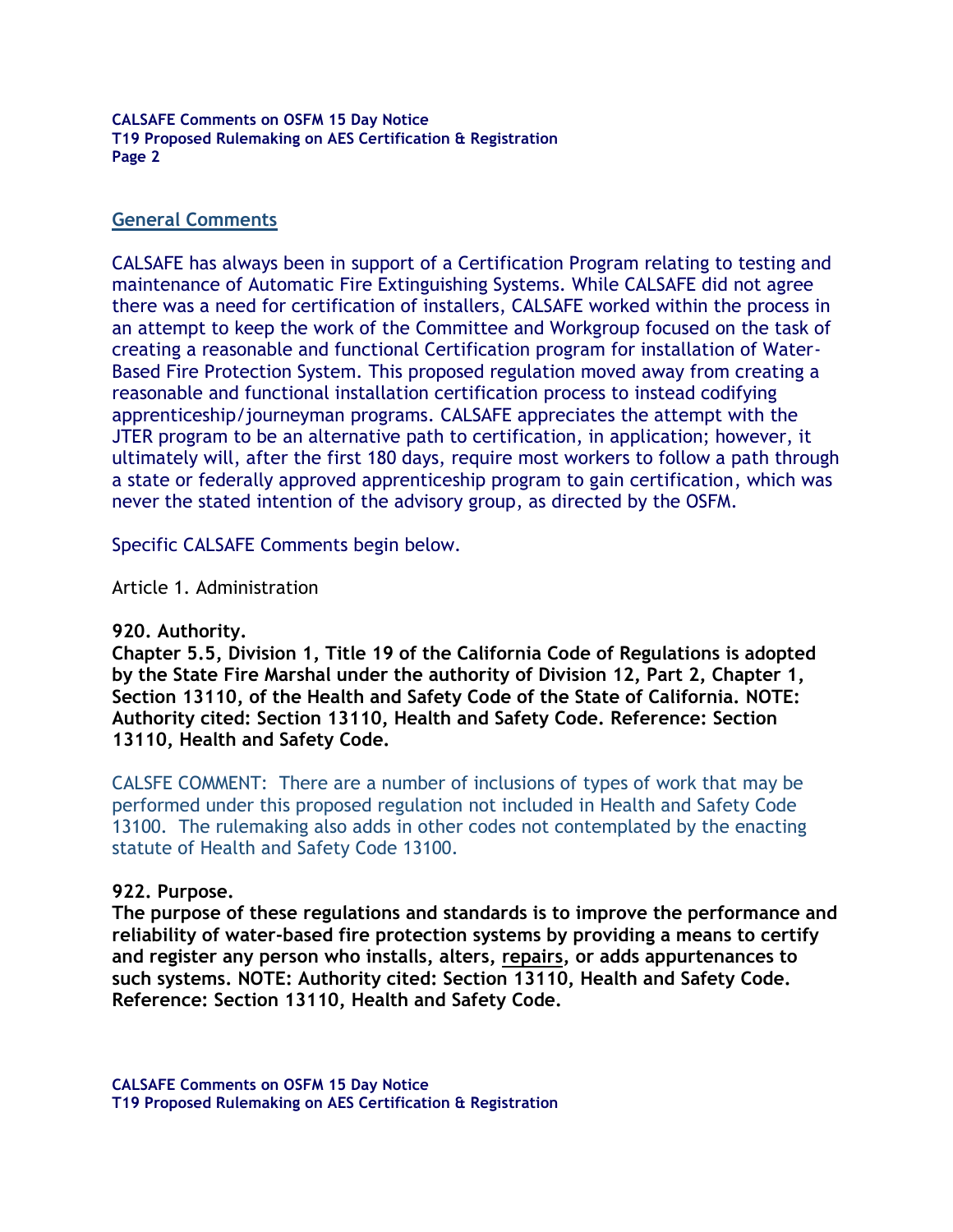## **922. Purpose.**

CALSAFE COMMENT: There is no authority granted under Health and Safety Code Section 13110 that provides the Office of the State Fire Marshal (OSFM) the authority to require certification on "repairs". This term must be stricken from the entire regulation as required by Government Code section 11342.1, which provides "except as provided in Section 11342.4, nothing in this chapter confers authority upon or augments the authority of any state agency to adopt, administer, or enforce any regulation. Each regulation adopted, to be effective, shall be within the scope of authority conferred and in accordance with standards prescribed by other provisions of law."

## **923. Scope.**

CALSAFE COMMENT: CALSAFE agrees with the decision to exclude pre-engineered and engineered fixed extinguishing systems. CALSAFE believes it important, however, that the list of excluded systems contained in the "rational"(sic) for the change be added to Section 923 for clarity of application of this proposed regulation.

CALSAFE believes this addition will provided needed clarity on what systems are excluded so that industry fully understands the Scope's coverage and limitations. CALSAFE believes this clarifying list should not be left in a note that will not be seen by C16 Contractors who will be mandated to integrate this proposed regulation into their current work process.

Additionally, see comment on Section 922 and the use of the word "repair". The objection also applies to Section 923.

CALSAFE believes Section 923.3, as proposed, lacks clarity. Questions that should be answered by the OSFM before a final regulation is finished include: The proposal in 923.3 states these systems are excluded "where the number of components and their configurations are excluded." What does that mean? Where in the regulation is the "number of components and their configuration excluded"? This statement does not make sense and requires clarification.

## **Article 2. Definitions**

### **924. "A" Definitions**.

CALSAFE COMMENT: CALSAFE believes that there is a lack of clarity in proposed 924. "A" Definitions, subsection (b). This is new language added since the 45-day notice.

Questions that must be answered by the OSFM before a final regulation is finished include:

Who are the "skilled workers" proposed in this section?

#### **Page 3**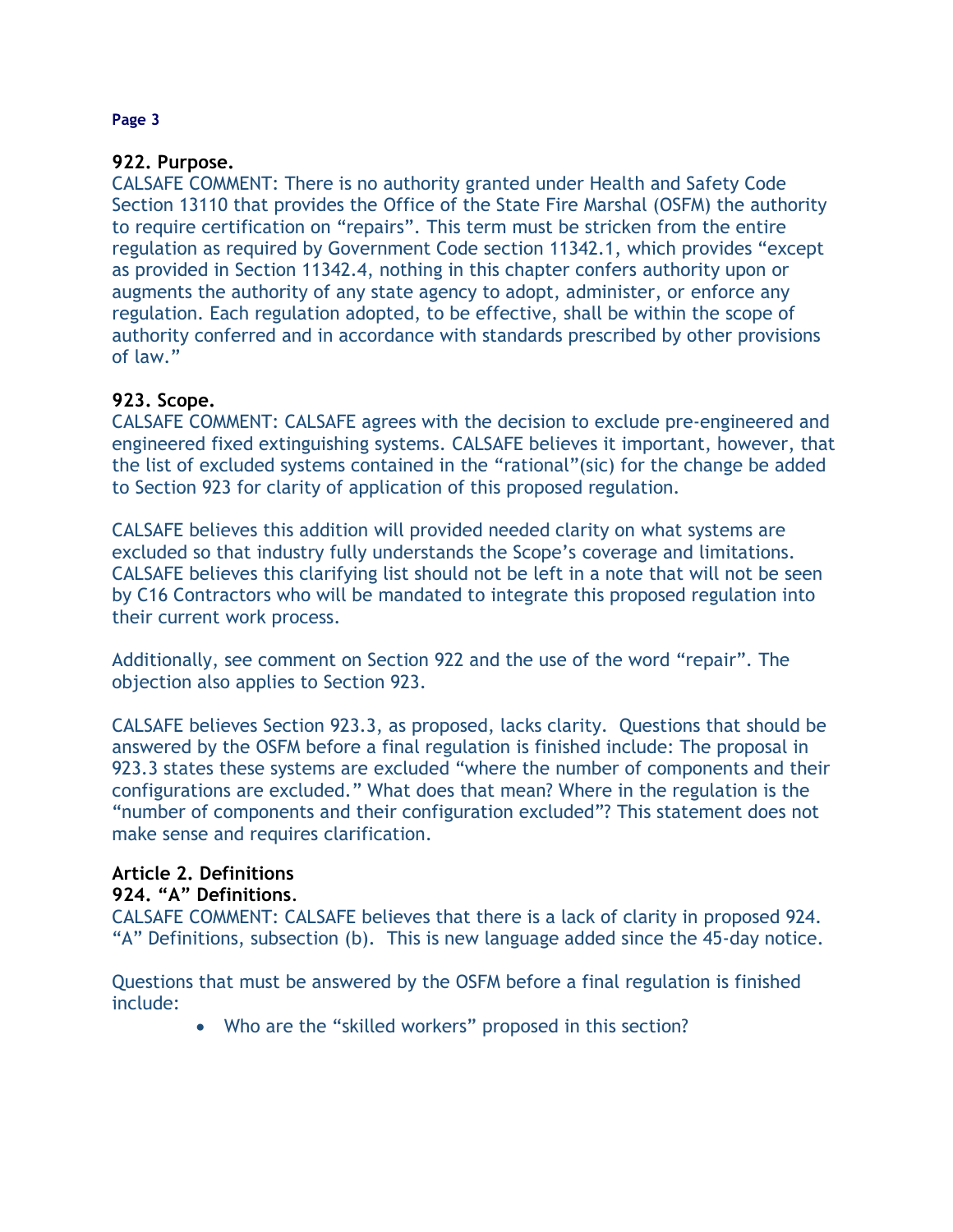- Does this mean the OSFM regulation is mandating additional hiring by C16 contractors" for this undefined "skilled worker"?
- Is the skilled worker another worker that would have to take the test and have to pay fees proposed under this regulation?

## **924.1. "C" Definitions.**

CALSAFE COMMENT: CALSAFE again notes lack of clarity and lack of knowledge of the real world economic impact of this regulation on the regulated community by the OSFM. This is new language in (a). There was no requirement that the C16 contractor be required to take an additional test and pay an additional fee to be certified in the enacting statute H&S 13100.

C16 contractors have minimum of 4 years of experience, pass examinations to get their license from the Contractors State Licensing Board. C16 Contractors are bonded, carry multiple types of sureties and insurance. This is an unreasonable and duplicative requirement that should be stricken from this rulemaking.

## **924.4. "I" Definitions.**

CALSAFE COMMENT: CALSAFE notes again for the record that Section 13110 of the Health and Safety Code does not include the term "repair" and must be excluded from this proposed regulation. The term should not be included in the Section 924.4, as it exceeds the authority of the section cited by the OSFM as authority for this regulation.

## **924.9. "R" Definitions.**

CALSAFE COMMENT: As noted in prior comments above, the word "repair" is not mentioned in in Section 13110 of the Health and Safety Code that is being used as authority for this section and should be removed.

Article 3. General Provisions and Fee Schedule 925.1. Fee Schedule.

Fees for application or renewal of any *certification* or *registration* issued pursuant to this *Chapter* shall be as follows: (1) Sprinkler Fitter Certification \$150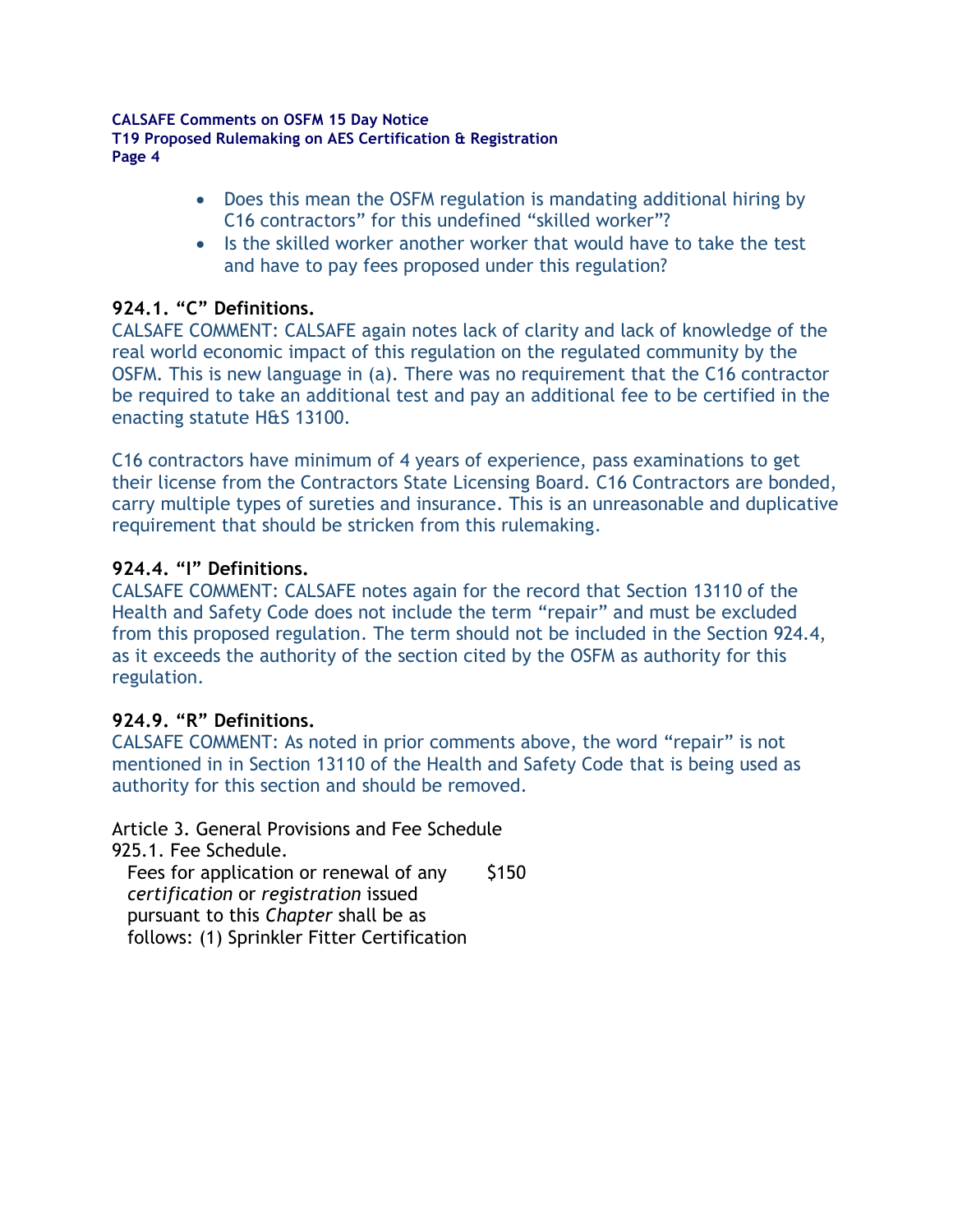| (2) Apprentice Registration               | \$150       |
|-------------------------------------------|-------------|
| (3) Trainee Registration                  | \$150       |
| (4) Annual Renewal                        | \$150       |
| (5) Renewal of a certification or         | \$150       |
| registration which has expired            |             |
| (6) Replacement Certification or          | \$25        |
| Registration Identification Card          |             |
| (7) Commercial Continuing Education       | \$150       |
| Unit Course Registration                  |             |
| (8) Multi-family Residential Continuing   | \$150       |
| <b>Education Unit Course Registration</b> |             |
| (9) SFM Validation of Job Related         | <b>S500</b> |
| Training and Experience Review            |             |
| (JRTER)Program (JREP)                     |             |
| (10) Late fee (50% of application fee)    |             |

#### **Section 925 and 925.1.**

CALSAFE COMMENT: Section 13100 permits a "reasonable" fee. "Reasonable" under the Health and Safety Code 13145 and 13146, the sections most relied on by the Office of the State Fire Marshal in other rulemakings, is limited and states that:

*"Any fee charged pursuant to the enforcement authority of this section shall not exceed the estimated reasonable cost of providing the service for which the fee is charged, pursuant to Section 66014 of the Government Code."*

However, this proposed regulation deviates from the usual OSFM definition of "reasonable". CALSAFE does not believe the standard of "reasonable" fee has been met by the OSFM regarding the fee for (*8)* SFM *Validation of Job Related Training and Experience Review (JRTER) Program (JREP)* that requires a new \$500 fee as of the 15- Day Notice. It is important to note that fees will most often be paid by the C16 contractor employer.

CALSAFE estimates there are no fewer than 13,000 sprinkler fitters today in California. At least 6500 have not been through an apprenticeship program and possibly quite a few more. Using that conservative number of fitters who would be mandated to seek certification under this regulation requiring their experience verified through the JRTER, multiplied by \$500 (6500 x \$500) means a \$3.25 million cost of that one fee alone to the regulated industry.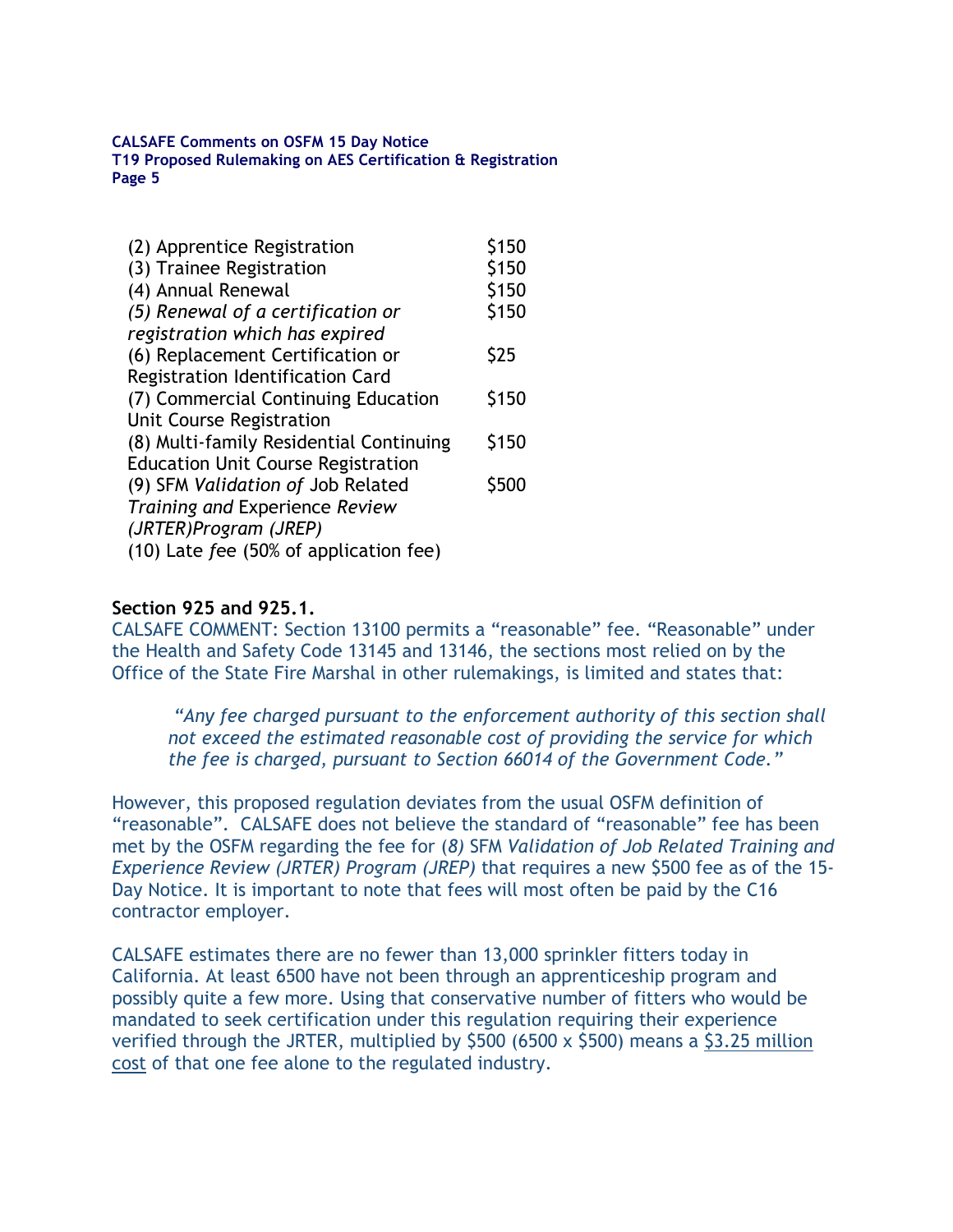The \$500 fee is also out of line with every other proposed fee under this rulemaking. All other fees do not exceed \$150. There is no supporting data to show why this particular fee should be 60 percent higher than all other proposed fees. In fact, it should be lower since the employer is the one supplying all of the information and verifying the hours and experience as set out in Section 946 of these proposed regulations.

It is troubling that no economic assessment has been performed by the OSFM on the impact of this fee on the regulated industry or any other alternatives proposed or explored. Nothing has been shared with those impacted by the proposed regulation.

Government Code 11346 (a), that covers proposed regulatory action by state agencies, requires state agencies: *"shall assess the potential for adverse economic impact on California business enterprises and individuals, avoiding the imposition of unnecessary or unreasonable regulations or reporting, recordkeeping, or compliance requirements."* 

This same section also notes in Section 11346. (a) (1) *that the "proposed adoption, amendment, or repeal of a regulation shall be based on adequate information concerning the need for, and consequences of, proposed governmental action."* 

This Government Code section also requires in subsection (2), *"The state agency, prior to submitting a proposal to adopt, amend, or repeal a regulation to the office, shall consider the proposal's impact on business, with consideration of industries affected including the ability of California businesses to compete with businesses in other states. For purposes of evaluating the impact on the ability of California businesses to compete with businesses in other states, an agency shall consider, but not be limited to, information supplied by interested parties*.

### **926. Maximum Number of Directly Supervised Employees.**

CALSAFE COMMENT: While the changes shown are meant to be clarification, there was no addition language inserted to address other types of workers who might work on specialty equipment such as fire pumps and tanks who are not sprinkler fitters working for C16s. Usually, these workers are employees of the pump manufacturer or supplier who possess the knowledge to aid in the installation, and perform repairs on things like diesel motors or the electrician who needs to work on a pumps electrical motor. This wording still does not allow for them to perform any work on them that might require their specific expertise. This is a major problem that needs to be addressed in the regulation.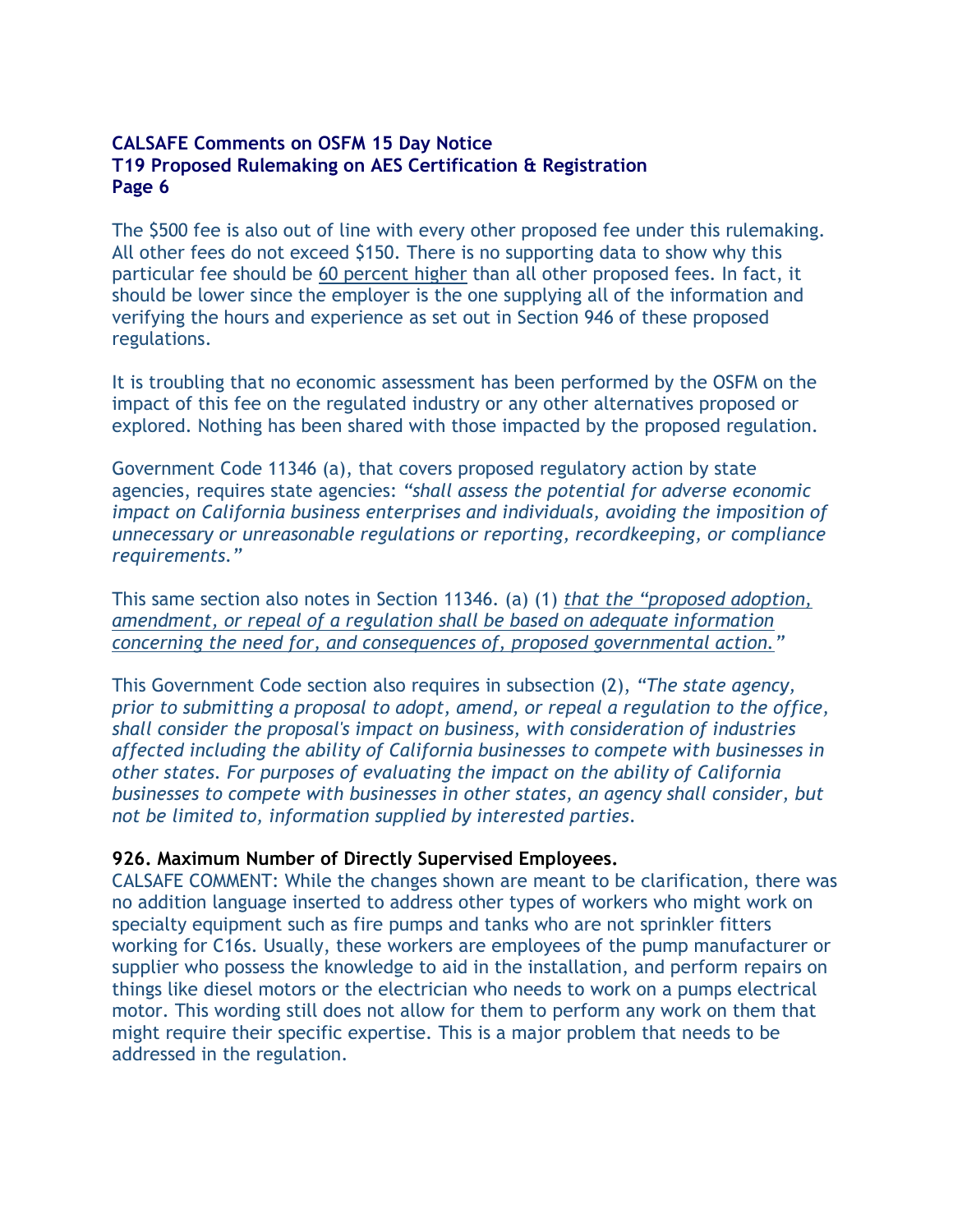CALSAFE also believes the wording is not correct. The wording is suggesting that the Certified Fire Sprinkler Fitter is in the JRTER program and should be corrected to indicate that is not the case.

# **Article 4. Enforcement 930. Report of Violations.**

CALSAFE COMMENT: Violations have been added to this version of the proposed regulation. However, it is not clear if that pertains only to violations of this chapter or other types of violations. The type and nature of the violations need to be defined for the purpose of clarity for the regulated community. Specificity is needed.

## **933. Deceptive Practices.**

CALSAFE COMMENT: The addition of new 933(c) is not a grammatical change as noted by the OSFM. This is an addition that constitutes a substantive change that should have been subject to a 45-day hearing notice under the Administrative Procedures Act.

CALSAFE is deeply concerned about the use of the Business and Professions Code in this regulation. There is no reference in the authorizing statute, Health and Safety Code Section 13100, which provides the authority for this regulation that permits the OSFM to issue Business and Professions Code violations. These sections are used by the Contractors State License Board (CSLB) to discipline contractors on a variety of issues including deceptive practices, and cover C16 contractors.

"Deceptive practices" as now added to this section, permit enforcement by civil or criminal lawsuits brought under the Business and Professions Codes 17200 and 17500. The new lawsuits will be brought against C16 contractors by consumers and other businesses, including unions.

While similar, B&P Sections 17200 and 17500 are not the same. A violation of section 17200 is based on unfair competition in a variety of areas. Section 17500 prohibits any untrue or misleading statements made in connection with the sale of goods or services. Section 17200 is a strict liability statute with only civil remedies available. Section 17500 carries strong criminal penalties.

Regulations proposed by the OSFM should not be adding in new liability for new criminal penalties, new legal liability and fines on C16 Contractors. It is also important to note this type of enforcement is not contemplated the authorizing statute, Health and Safety Code 13100.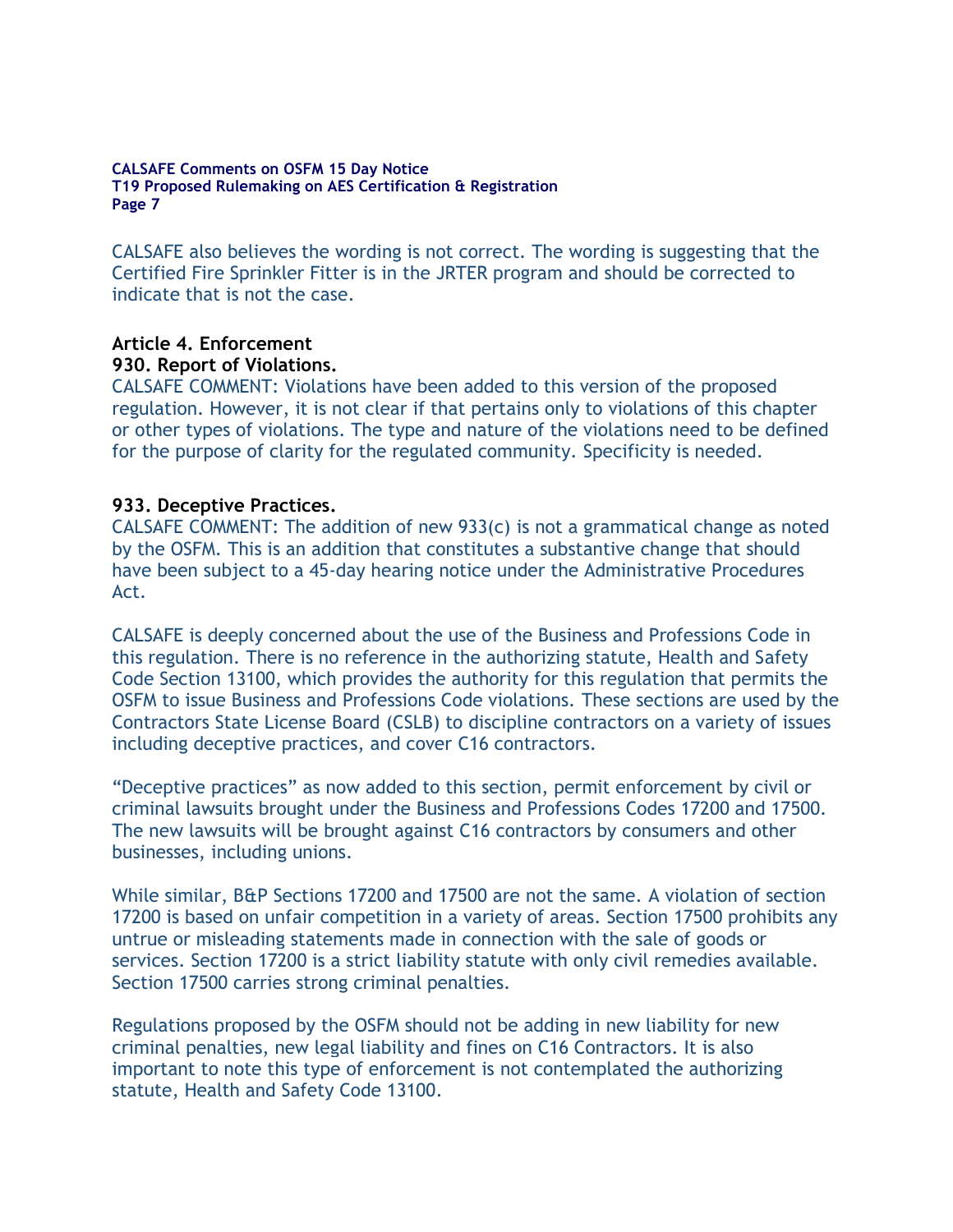CALSAFE believes this beyond the scope of the originating state constituting an unauthorized and unreasonable addition to this rulemaking package. All of the references to these Business and Professions Codes must be removed from this proposed regulation.

#### **937. Duplicate Issuance.**

CALSAFE COMMENT: The wording is unclear as revised. It is worded in such a way that only an "Apprentice or Trainee's" Certification/Registration may be issued a duplicate card, but not to a Certified Fire Sprinkler Fitter.

A suggested change to clarify this section would be "a duplicate *a Apprentice or Trainee Certification/Registration as defined in this Chapter…"*

#### **938. Fire Sprinkler** *Fitter* **Trainee.**

CALSAFE COMMENT: For consistency, Section 938 and 939 should have the same designation of Sprinkler Fitter Trainee and Apprentice Trainee requiring that installation of water based systems only be performed for properly licensed C16 contractors.

Section 938 neglects to note that requirement while Section 939 appropriately references C16 contractors.

#### **939. Fire Sprinkler** *Fitter* **Apprentice Registration and Renewal.**

See comment regarding proposed Section 938 by CALSAFE

#### **940. Fire Sprinkler** *Fitter* **Certification and Renewal**.

CALSAFE COMMENT: For consistency in (c), the references should all be to "certification" or "registration". This subsection inaccurately refers to a "license" which is not issued by the OSFM.

#### **941. Examination Procedures.**

CALSAFE COMMENT: CALSAFE continues to note there should not be certification or registration exams requirements on C16 contractors, beyond the verification by the OSFM of a C16 license is active and in good standing. Nor should the C16 contractor be mandated to take a test with a \$150 fee in order to do the job they are legally licensed to do by the Contractors State License Board.

Due to lack of necessity, C16 contractor certification should be removed from this regulation. Otherwise this section is duplicative and poses an unnecessary regulatory and financial burden on C16 contractors.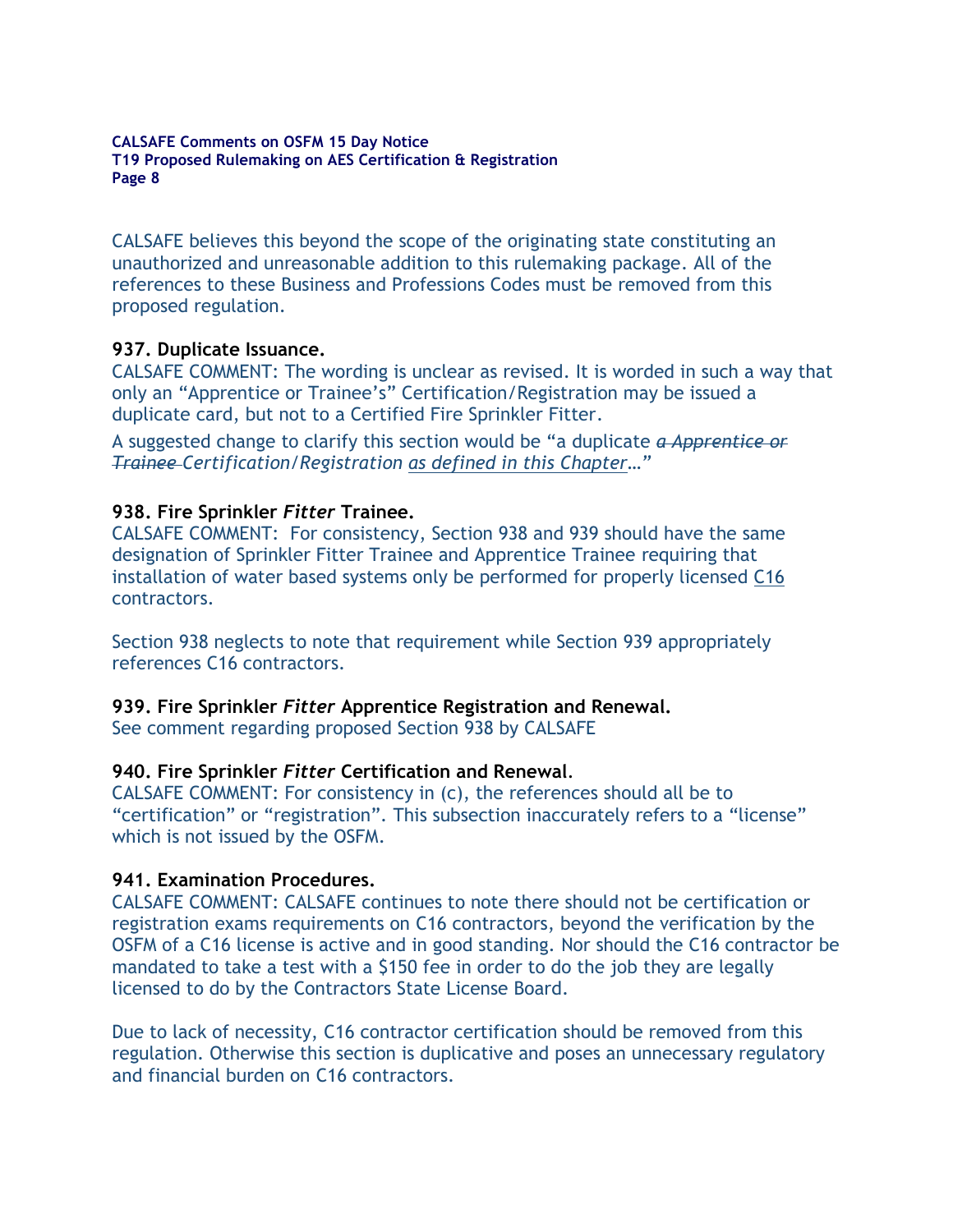### **945. Renewal of a***n OSFM* **Trainee Registration, Apprentice Registration and Certification**.

CALSAFE COMMENT: CALSAFE has and continues to oppose any certification testing for contractors who already hold a C16 license from the Contractors State Licensing Board. Presentation and verification of a C16 license should be the only requirement to receive the Certificate for duly licensed contractors. This violates the nonduplication requirement of the Administrative Procedures Act.

As a reminder: C16 Fire Protection Contractors hold a license that requires them to be tested on their depth of knowledge of all of the following and more:

- 1. How read and interpret plans and specifications;
- 2. The application and limitations of various types of fire protection systems;
- 3. Fire sprinkler position, location, and spacing;
- 4. Determining water requirements;
- 5. The standards relevant to system design;
- 6. Hydraulic calculations;
- 7. Estimation techniques;
- 8. Seismic bracing requirements;
- 9. Fire Protection System Installation;
- 10.Installation of underground systems, pumps and components;
- 11.Installation of overhead systems (residential and commercial);
- 12. Installation of fire suppression and specialized systems;
- 13. Installation of control valves, supervisory devices, and other related components;
- 14. Standards related to overhead, underground, pumps, suppression, and specialized fire protection system testing and maintenance;
- 15.Tools and methods used to test and troubleshoot systems and their components;
- 16.Repairing and/or replacing components and systems;
- 17. Personal Protective Equipment:
- 18.Safely working in elevated areas;
- 19.Trenching safety; and
- 20.Safe job site practices.

A C16 contractor is already tested on their knowledge of installing sprinklers in the license examination. C16 contractors should not have to pay any fee to perform work they are already licensed to perform.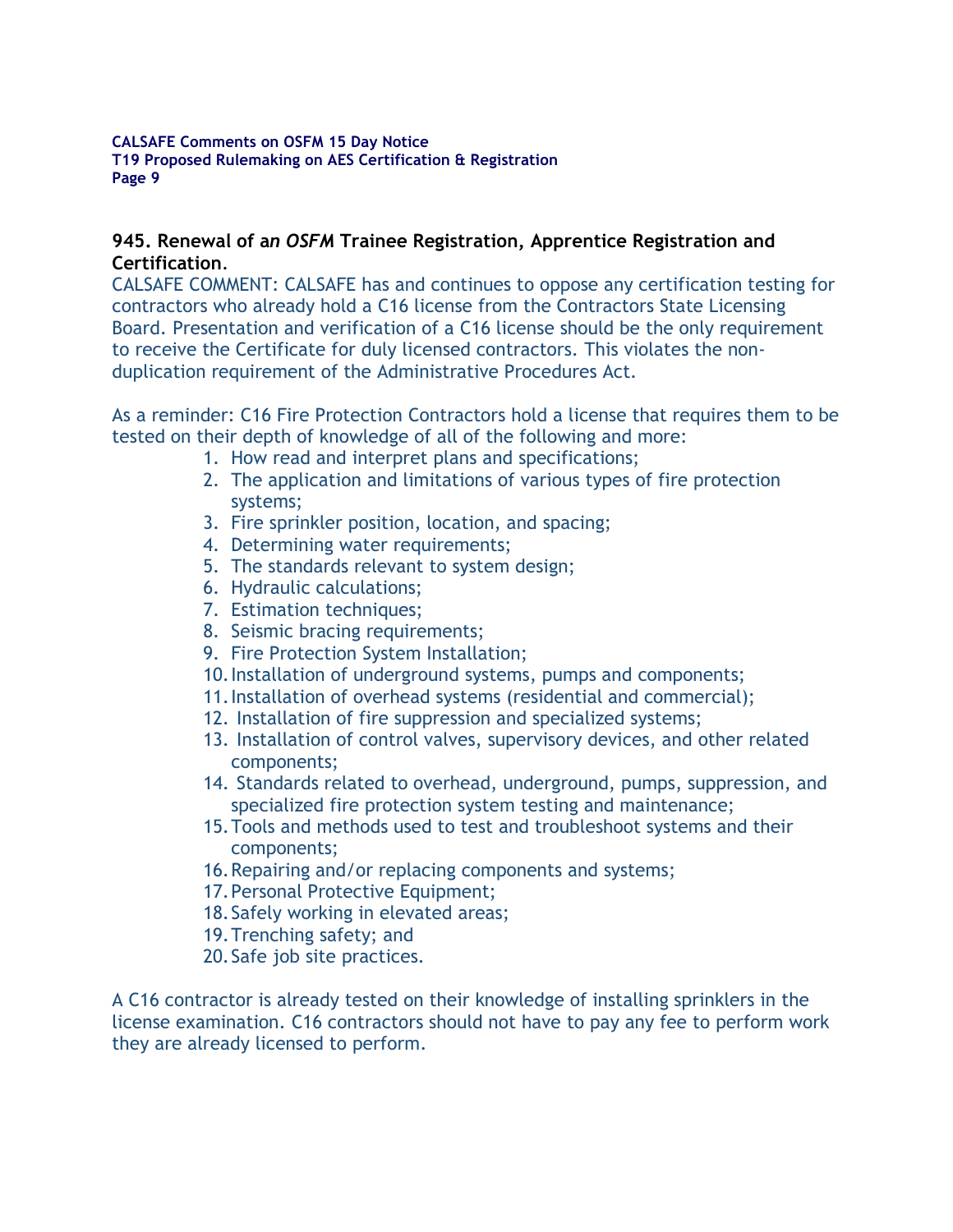There has been no data or evidence produced by the OSFM showing any need for licensed C16 Fire Protection contractors be included in the testing, fee or CE fee portion of this proposed regulation.

Due to lack of necessity, duplication of oversight by another regulatory agency, the C16 contractor certification should be removed from this regulation. Otherwise this section is duplicative and poses an unnecessary regulatory and financial burden on C16 contractors.

#### **947. State Fire Marshal** *Validation of* **Job Related Training and Experience Review**  *(JRTER)* **Program (JREP)***.*

CALSAFE COMMENT: CALSAFE appreciates the addition that the C16 license may be used for demonstration of subject knowledge. CALSAFE would like to note that since the OSFM deems the license is sufficient for demonstrating the knowledge base, then the OSFM should deem it be sufficient to meet examination and CEU requirements proposed by this regulation.

CALSAFE believes this section going to create an avoidable labor shortage because all the fitters currently working will not be able to meet 100 percent of the requirements set out in JTER in the first 180 days. These currently working fitters that also meet the hours and years specified in the section should be completely grandfathered.

### **947.2. Multi-Family Residential Certification Sprinkler Fitter Skill Area Required Hours***.*

CALSAFE COMMENT: Again, "repair" should be removed as it is not authorized by Health and Safety 13100.

### **948. Continuing Education.**

CALSAFE COMMENT: A C16 contractor is already tested on their knowledge of installing sprinklers in the license examination. There has been no verified or peerreviewed data or evidence produced by the OSFM showing any need for licensed C16 Fire Protection contractors be included in the testing and continuing education portion of this proposed regulation.

The valid C16 license in good standing should be proof enough. The production of the license should be accepted in lieu of proposed Section 948 requirements. Otherwise this section is duplicative, unnecessary and has an unreasonable impact on licensed C16 contractors.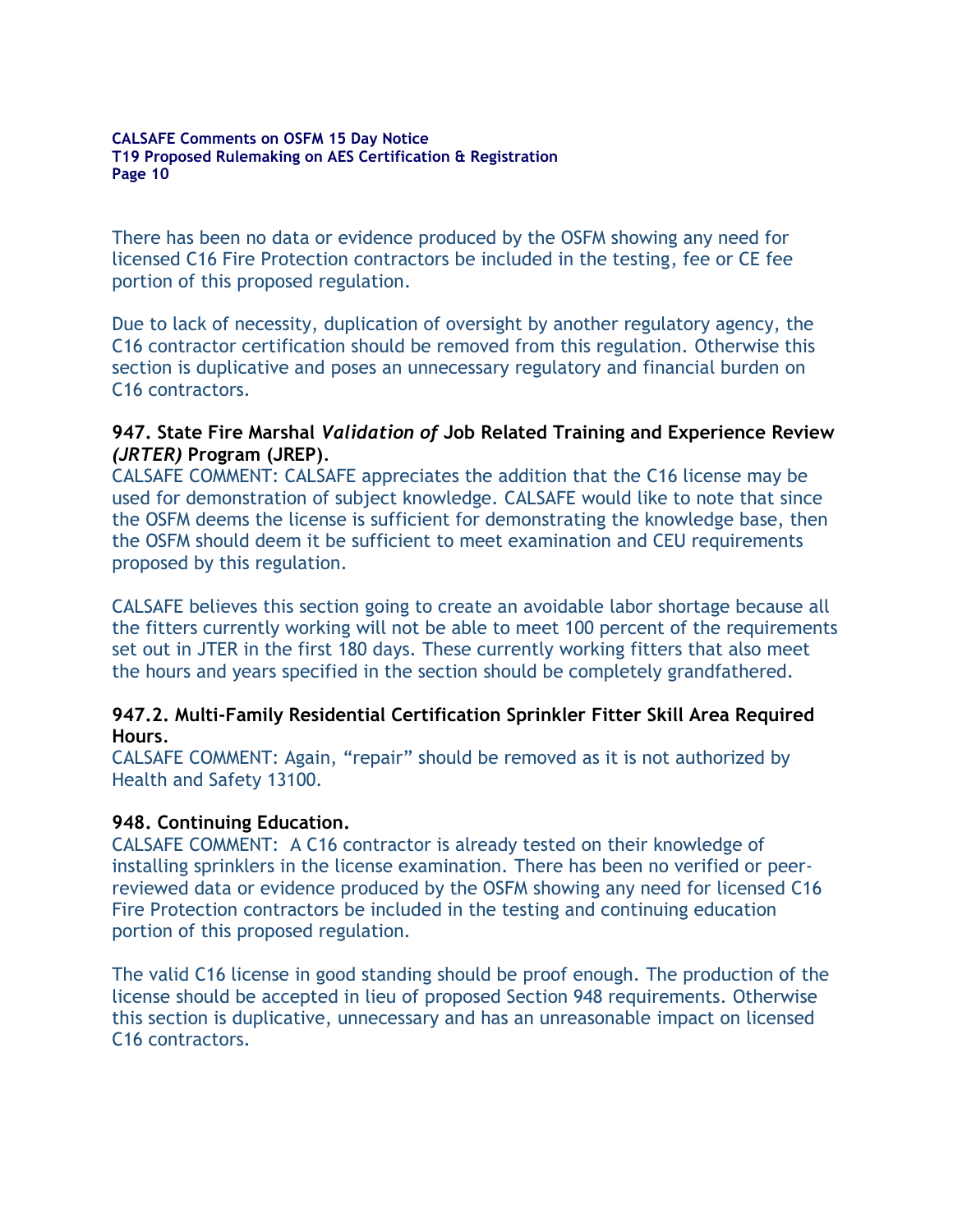### **949. Implementation Period and Historical Recognition.**

CALSAFE COMMENT: C16 contractors should be permanently exempt from the certification, testing and CEU requirements proposed in this regulation. The presentation and verification by the OSFM of a C16 contractor license in good standing should be the only requirement to receive the Certificate for duly licensed contractors. Otherwise this regulation is proposing duplicative regulations regarding oversight, testing and poses an unreasonable regulation of an industry already under the jurisdiction of the Contractors State Licensing Board.

**TECHNICAL, THEORETICAL, AND/OR EMPIRICAL STUDY OR REPORT OR SIMILAR DOCUMENT RELIED UPON - MATERIALS ADDED TO THE RULEMAKING FILE 1. "***U.S. EXPERIENCE WITH SPRINKLERS"***, by John R. Hall, Jr. This study (dated June 2013) was to evaluate the effectiveness of Automatic Sprinkler systems from 2007-2011, published by the National Fire Protection Association (NFPA).** 

CALSAFE COMMENT: All of the documents added to the 15-Day Notice are new. None meet the economic analysis set out in Government Section 11356 (a), (1)-(5) that sets guidelines that the proposing agency to follow when promulgating proposed rulemakings:

- *(1) Guidelines governing the types of data or assumptions, or both, that may be used, and the methods that shall be used, to calculate the estimate of the cost or savings to public agencies mandated by the regulation for which the estimate is being prepared.*
- *(2) The types of direct or indirect costs and savings that should be taken into account in preparing the estimate.*
- *(3) The criteria that shall be used in determining whether the cost of a regulation must be funded by the state pursuant to Section 6 of Article XIII B of the California Constitution and Part 7 (commencing with Section 17500) of Division 4.*
- *(4) The format the agency preparing the estimate shall follow in summarizing and reporting its estimate of the cost or savings to state and local agencies, school districts, and in federal funding of state programs that will result from the regulation and its estimate of the economic impact that will result from the regulation.*

CALSAFE believes the OSFM also has not met any type of cost analysis of the requirements under Government Code 11346.5 (a)(9), that "an agency shall evaluate the costs to be incurred by a "representative business" affected by a proposed regulation." Alternatively, even an aggregated, industry wide comparative analysis (with estimated figures) would have been helpful to C16 industry's understanding of the economic impact of this proposed rulemaking.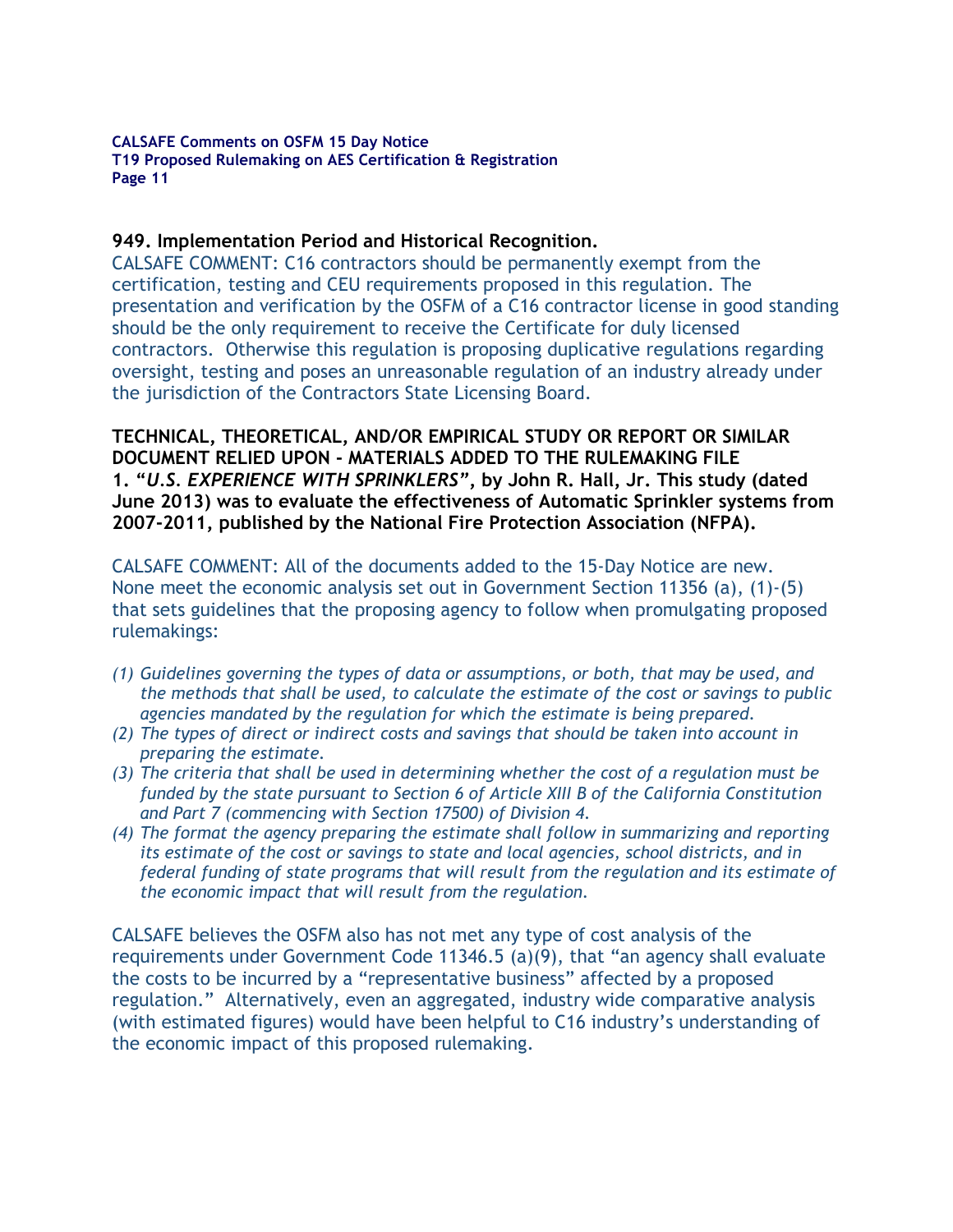In regards to *1. Use of U.S. EXPERIENCE WITH SPRINKLERS* article as evidence supporting need for regulation, CALSAFE must draw attention to the fact that this article does not contain enough information or data to support this proposed regulation. All of these systems referred in the article were installed and inspected and eventually approved by fire departments/fire inspectors.

The section that is highlighted for technical reference by the OSFM states:

*When sprinkler performance is deemed to be a failure (did not operate) or ineffective (operated but not effective), reasons for failure or ineffective can be reported: System shut off Not enough agent (water) discharged to control the fire Agent (water) discharged but did not reach the fire Inappropriate system for type of fire Fire not in area protected by the system System component(s) damaged Lack of maintenance, including corrosion or heads painted Manual intervention defeated the system "Other" reason Undetermined reason*

CALSAFE would note that the items that are highlighted above may or may not be an installation error, including:

- 1. The "inappropriate system for the type of fire" could have come about if the commodity that was burning was introduced after the system installation.
- 2. The "fire not in an area protected by the system" does not necessarily mean that there was an installation problem as much as the area was not required to be covered by the code at the time of installation.
- 3. "System component damaged" is most often due to damage done after the installation, rather than during the install.

The other major factor that discounts the use of this report as justification for certification is that the article is not just a California study but includes many states that do not have the level of licensing, permitting and maintenance requirements California has. It is a national study and also includes dry systems, which are not covered by this proposed regulation.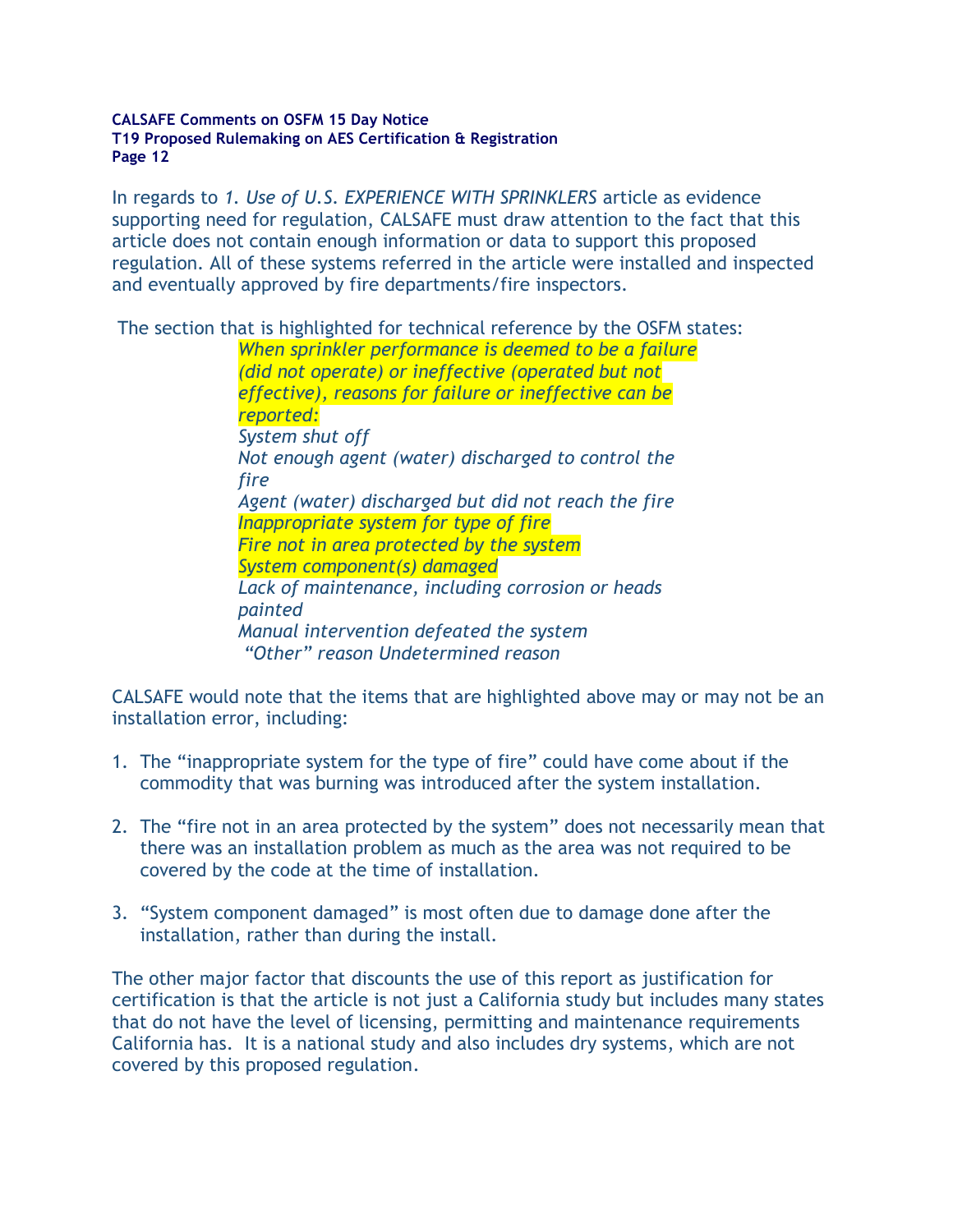CALSAFE needs to point out that this article does not contain enough information or data to support this proposed regulation. All of these systems were installed and inspected and eventually approved by fire departments/fire inspectors. CALSAFE does not know why this article supports a need for certification – how does a certification after the install make any difference? This article is not useful as a reliable technical support for this regulation.

**2. "Automatic Extinguishing Systems Certification Issue" Survey. This fire service survey presented on September 15, 2014 to the Automatic Extinguishing Committee. The survey was taken from July 1, 2014 thru August 1, 2014. The data collected came from the following areas.** 

- **Fire Service Survey**
- **Contractors Survey**
- **Complaints filed with OSFM & CSLB**
- **Comments from the Public**
- **Pictures provided by the Industry.**

CALSAFE COMMENT: There are several concerns over the conclusions that may be drawn over this "Survey". See below for concerns on specific survey questions being relied on as support for this proposed regulation.

**Q-1 Have you ever during a rough and/or final Inspection of an automatic fire sprinkler system installation identified a condition where the system did not meet the requirements of NFPA 13?**

CALSAFE COMMENT: A "yes" answer to this question may represent one in hundreds as there is no time frame attached the question nor is there any clarification requested to identify how many out of how many.

The question also doesn't differentiate on how many of those systems where the Fire Service identified a condition were installed by Journeymen fitters who attended an apprenticeship program compared to those who did not. Also, there is no clarity on the identification or severity of the various "conditions." For example, a minor condition where an identification sign not being installed simply because someone forgot to hang it may be one of the "yes" answers.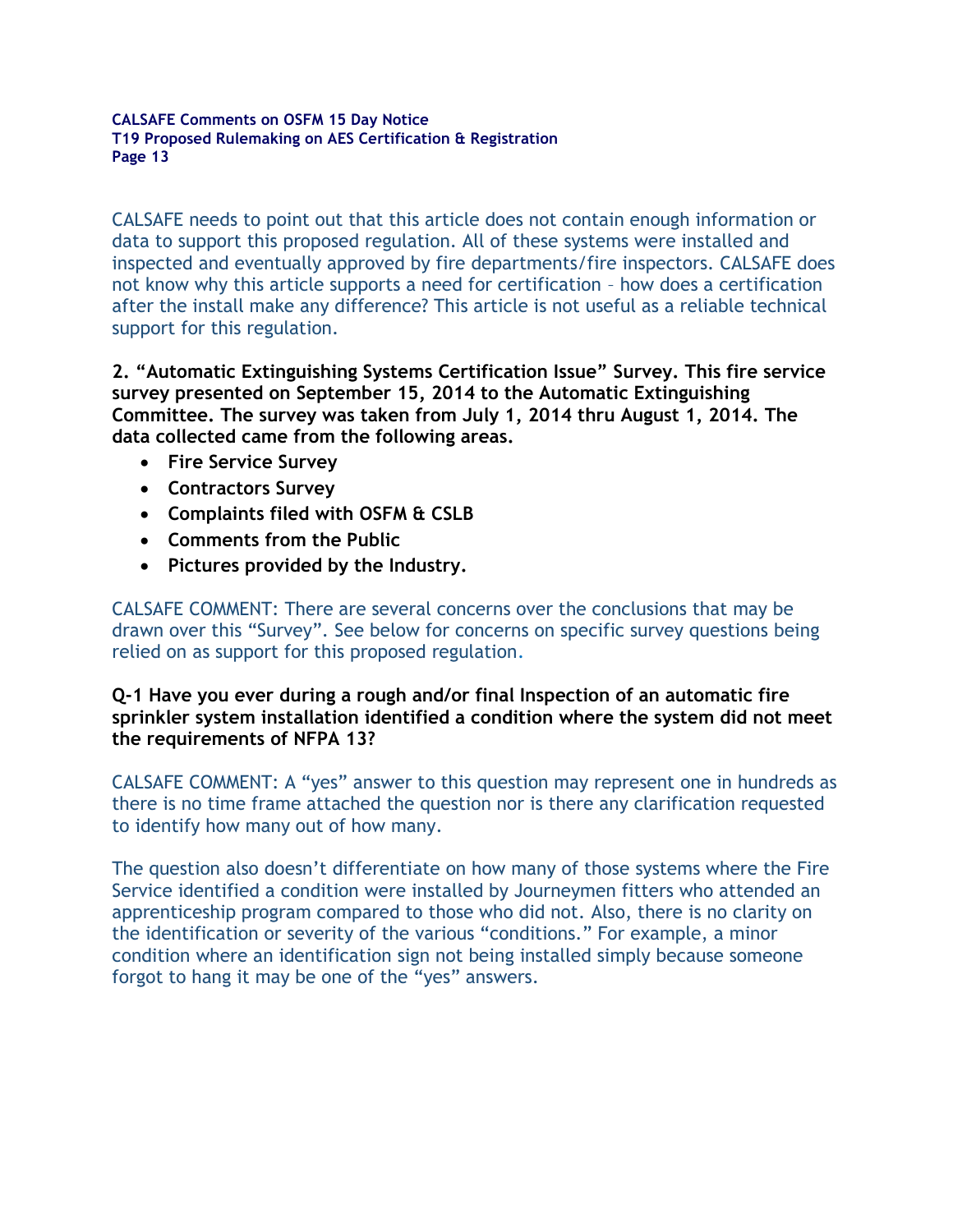#### **Q-2 When inspecting a fire sprinkler system installation have you ever encountered a situation where the installation was not consistent with the approved plans?**

CALSAFE COMMENT: Since this seems to be another "yes" or "no" answer, CALSAFE believes it is unclear what the results are showing.

With the results in the form of quantities, it would seem a different question was asked than the one associated with these answers. This is another question that doesn't give enough information in its wording to yield answers that can be used for justification of this regulation.

Part of the nature of construction is that things change during construction situations or obstacles are encountered that were not on the set of plans given the contractor that designs the system. As a result, alterations have to be made and ultimately approved by the fire authority, but they would not be consistent with the original approved plans they are submitted in the form of as change orders with explanations as to the changes. This question does not give enough information to form a conclusion.

#### **Q-3 Did you ever not approve the installation of an automatic fire suppression system and had to return for a re-inspection, after being told that a fire suppression system was ready for inspection?**

CALSAFE COMMENT: This is again a question that doesn't ask enough questions to give information to support this regulation. The problem is that answers to this survey question don't clarify reasons for re-inspections.

Re-inspections may be the fault of the foreman on the job and not the installers. It may be a problem that has developed between the call for the inspection and the date of the inspection due to another trade on site. For example, a wall texture may not properly cover the area with the installed sprinklers. That worker oversprays the sprinklers with material the day of the inspection.

Re-inspections may also result from paperwork with the contractor that is not in order which has nothing to do with the installation. The follow up Question 4 doesn't really give any useful information. The question does not specify or clarify the reasons for the re-inspection. The answers do not provide a quantity of how many the total of reinspections were performed to get a percentage of the time this occurs, nor does it clarify over what period of time this covers.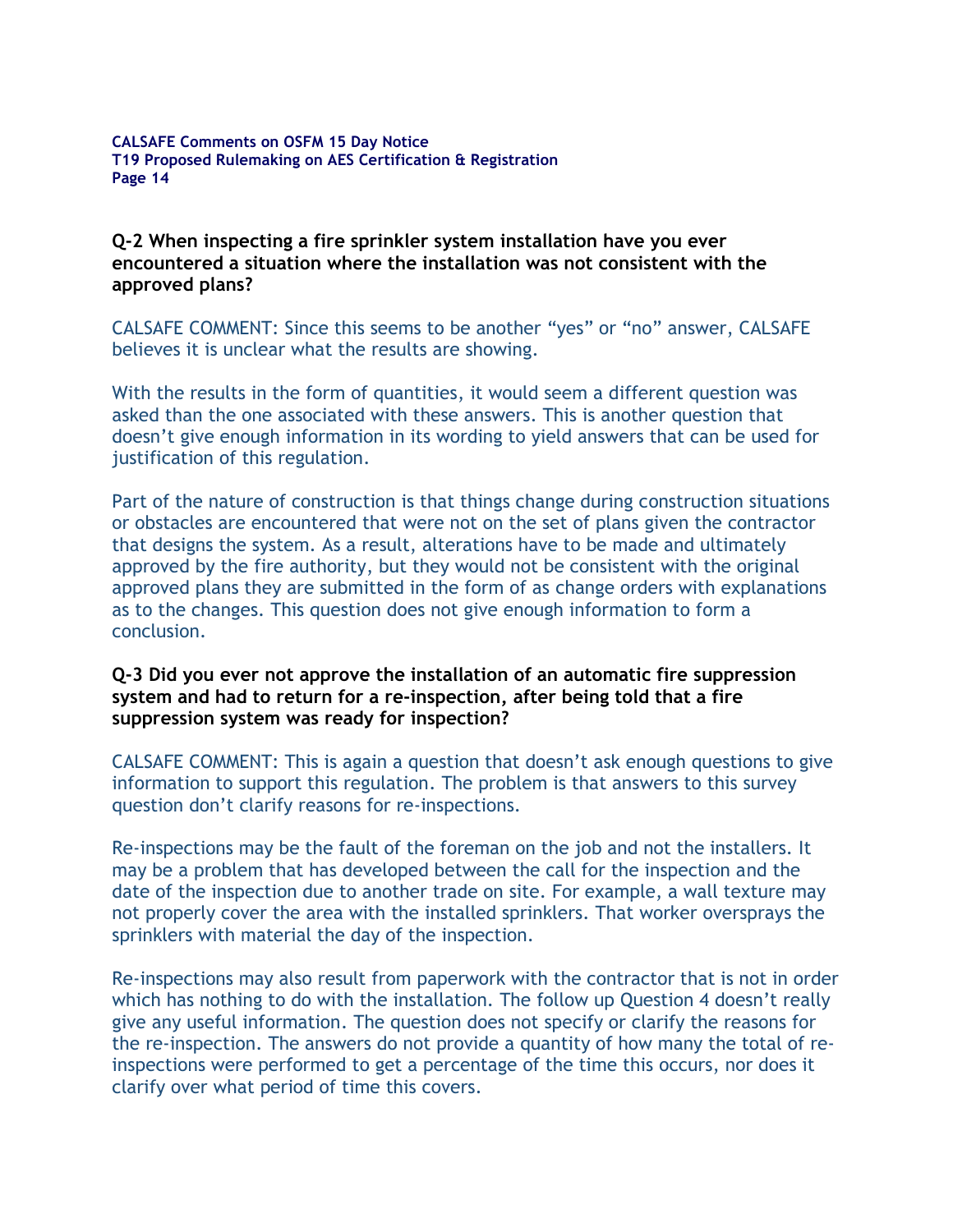**Q-5 Have you ever during an inspection of an automatic fire sprinkler system identified a condition where the system does not meet the requirements of NFPA25 and did not pass inspection?**

CALSAFE COMMENT: This is a strange question for this survey. First, it is dealing with NFPA 25, a maintenance standard and then it is not clarifying when those systems were installed, if the owner was having test and maintenance performed by a licensed contractor nor if any of the problems were due to the original installation. This question should not be used as support for the need for certified sprinkler fitters.

There is additional information supplied from only two fire departments, out of the 866 fire departments that exist in California. These two departments shared:

The El Segundo Fire Department supplied information from the period 10/1/12 to 3/30/14. Their report identified several types of systems inspected of which the majority were sprinkler systems. Of the 139 sprinkler system inspections performed, only 8 were not ready, received correction notices, verbal corrections or the fire department had no access. Of these five conditions it is not clear how many are directly related to fitter installation issues.

The Anaheim Fire & Rescue supplied information from the period 2008-2013. It states that out of the 2,321 projects there were 863 that required additional re-inspections. The text states that there is no data available to indicate the specific need for each re-inspection so there is no way to draw any real conclusions that support or not support fitter certification. The report goes on to list the "18" most common reasons that could be remembered. It doesn't state how often each may have occurred and in fact could be as little as one time for some and several could be of the same system rather than multiple systems. The fact is that this is not verifiable because the data was not kept. This is what those who were interviewed thought they could remember, which is not quantifiable.

The section on the complaints to the Office of the State Fire Marshal add nothing to support a broad regulation on Certification and Regulation. The stands that there are no complaints associated with incorrect installation.

The Contractor Survey is a result of the performance of 5-year maintenance. The end result of that survey clearly showed the importance of the inspection testing and maintenance requirements of Title 19 but does not support the argument of incorrect installations being performed.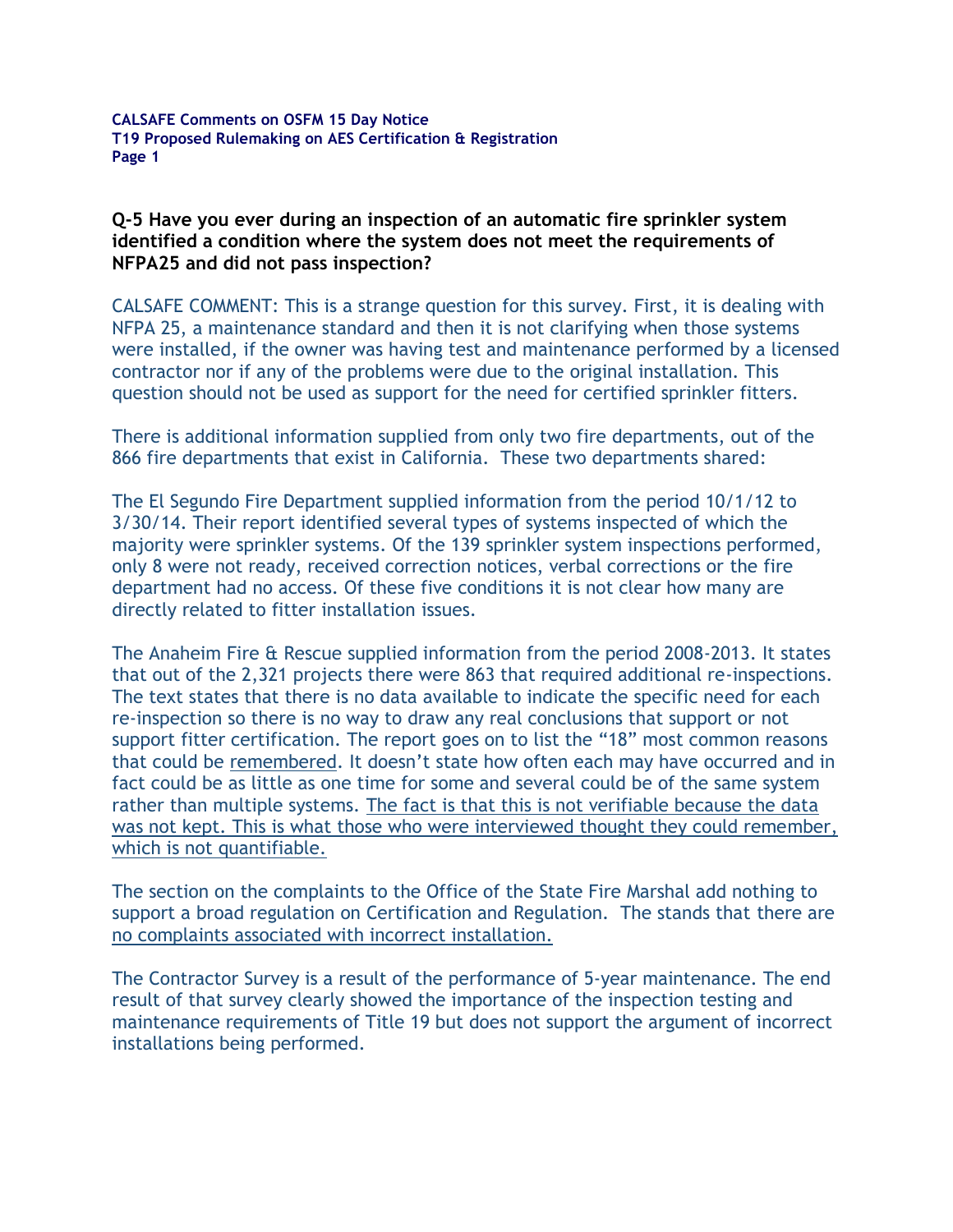The pictures that were included in the presentation were of problem sprinkler areas that had no identification, authentication, provenance or source of where these photos of problems were found. In fact many, if not most or all, were taken in other states--many of whom do not have the requirements for licensing, permitting and inspections that California has. These should not be used as reason for requiring this unnecessary certification in California.

It is important to note that when this information was presented to the AES committee and, based on this survey, the members asked if they see a need for a certification program. The vote by the committee was a tied vote (7 yes and 7 no). The committee was not convinced of the need by this survey.

### **3. California Licensed Contractor Article, Berrigan, Bob. "Fire Protection Systems Installers Licensed."** *California Licensed Contractor, Official Publication of the Contractors State License Board,* **spring of 1990: page 5.**

CALSAFE COMMENT: It is unclear the support that this article actually provides. It is highlighting the establishment of the C16 specialty license. To obtain a C16 license, a contractor must demonstrate experience and knowledge. With that they are allowed to install sprinkler systems. This article demonstrates support of the adequacy of the current system, but does not support need for this regulation.

**4. Union Wage and Benefit Support Document. This is a cost analysis of the "union" apprenticeship programs for the State of California. This document was provided by Randy Roxson, who represented the Sprinkler Fitters Association of California on the development workgroup for this proposed regulation package on August 13, 2015.**

CALSAFE COMMENT: This does not support need for the regulation or certification and should be discarded.

**5. Non-union Fiscal Impact Document was a cost analysis of the "non-union" apprenticeship programs for the State of California. This document was provided by Tom McKinnon, who represented AFSA National Association on the development workgroup for this proposed regulation package on August 3, 2015**

CALSAFE COMMENT: This does not support need for this regulation or certification. It is unclear how these two documents provide any support as to the necessity of this regulation.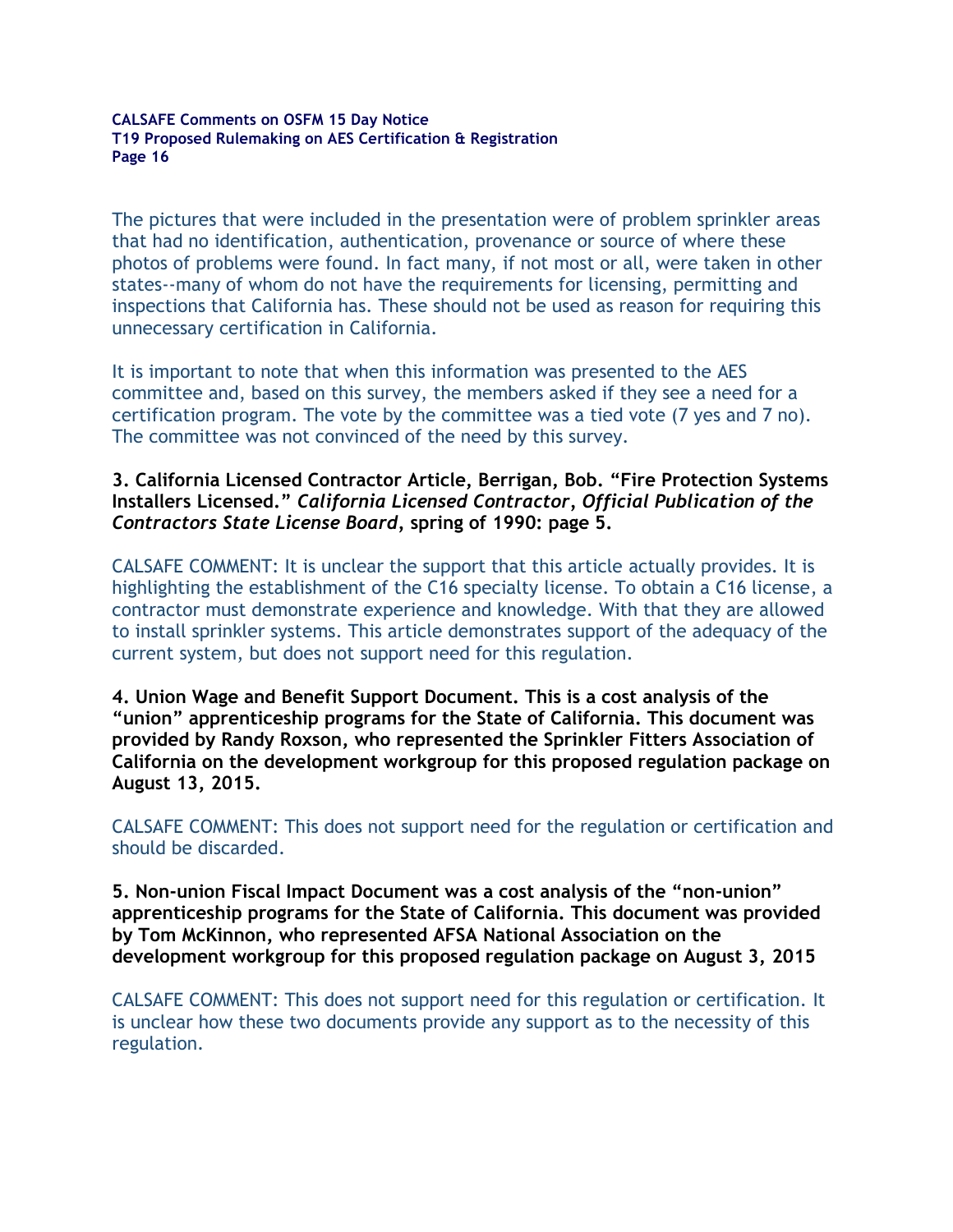**6. Automatic Extinguishing Systems (AES) Fire Sprinkler Fitter Certification Profile Flow Chart. This document gives some example profiles of certification tracks that may apply to particular individual circumstances.** 

CALSAFE COMMENT: This flow chart reveals something not previously stated by the OSFM. The flow of the individual seeking certification under the historical recognition 180-day phase (section 949) that has the hours and years required is also shown to have to go through JRTER. This not clearly defined in proposed Section 949.

This shows the addition of an additional layer of prerequisites to the process than what was previously defined in the first rendering of the regulation.

If, in fact, the application under the historical recognition period requires that the experience be verified through JRTER that will add an additional \$500 to that individual's application process plus give no guarantee that the process will be completed prior to the 180 day period thereby then requiring the applicant to also take a test which was the stated purpose of proposed Section 949.

There is also a differentiation in the path of individuals who have the same experience of hours and years when an individual had also completed a State approved apprenticeship program as he is not showing a requirement of needing to have hours and years verified through the JRTER.

This is further complicated by the fact that the preferential treatment seems to be limited to those who have completed a State approved apprenticeship program but not a federally approved apprenticeship program operating in this state, none of which is supported in proposed Section 949.

The other aspect of this complication is that the JRTER is more comprehensive than just an evaluation of hours and years again not supported in proposed Section 949.

This chart that is supposed to be an explanation of the application of the proposed regulation instead makes the JRTER program and the cost to the stake holders a substantive change to this proposed regulation.

**7. In connection with the 15-day modifications to the regulations, the Office of the State Fire Marshal consulted with The California Apprenticeship Council. These were conversations only, and there were no documents relied upon or added to the rulemaking file in connection with these consultations.**